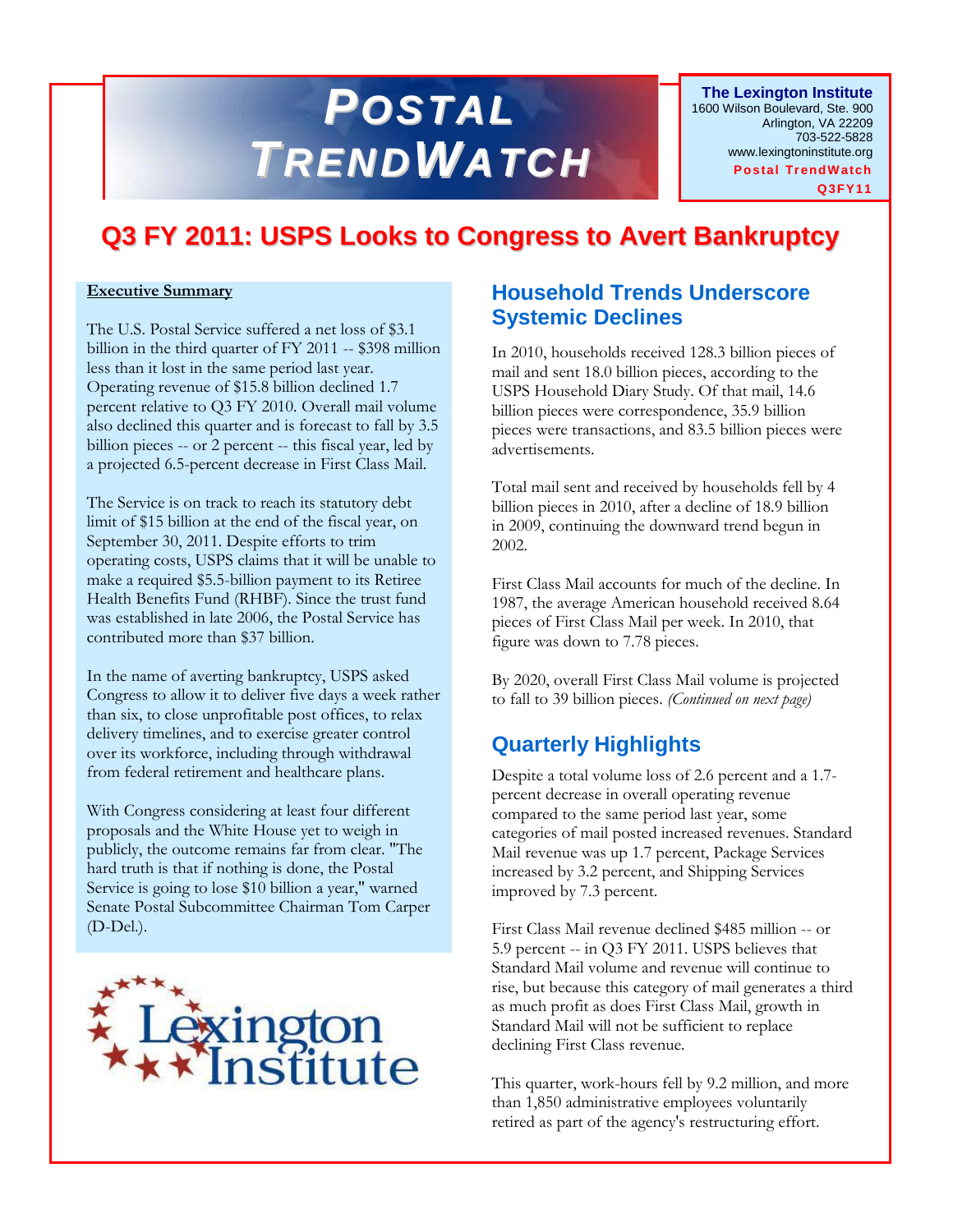

As Sen. Susan Collins (R-Maine) notes, that would represent a 50-percent decline in First Class volume over the past decade.

Sen. Tom Coburn (R-Okla.) told a September 2011 Senate hearing that he believes those projections are too optimistic. "We're sitting here working with numbers of 39 billion pieces of mail, of First Class Mail," he said at a congressional hearing in September 2011. "And I would bet you a thousand dollars right now, Mr. Postmaster, that it won't be half that nine years from now."

In 2010, the average household sent 2.8 pieces of mail per week, down from 3.0 pieces of mail in 2009 and 3.7 in 1987. If every American household sent three more letters or cards per month, then Postal Service revenue would grow by approximately \$1.9 billion, roughly 3 percent of total USPS operating revenue. (See graph.)

2010 marked the first year that bills paid by mail represented less than 50 percent of total payments. It was also the first year that electronic payment methods represented a greater share of total payments than did payments by mail.

Bills paid by mail fell 7 percentage points between 2008 and 2010. Total financial mail per household averaged 3.2 pieces per week in 2010, down from 3.5 in 2009, but higher than the average of 2.7 pieces in 1987.

*"We're sitting here working with numbers of 39 billion pieces of mail, of First Class Mail. And I would bet you a thousand dollars right now, Mr. Postmaster, that it won't be half that nine years from now."*

*- Sen. Tom Coburn (R-Okla.)*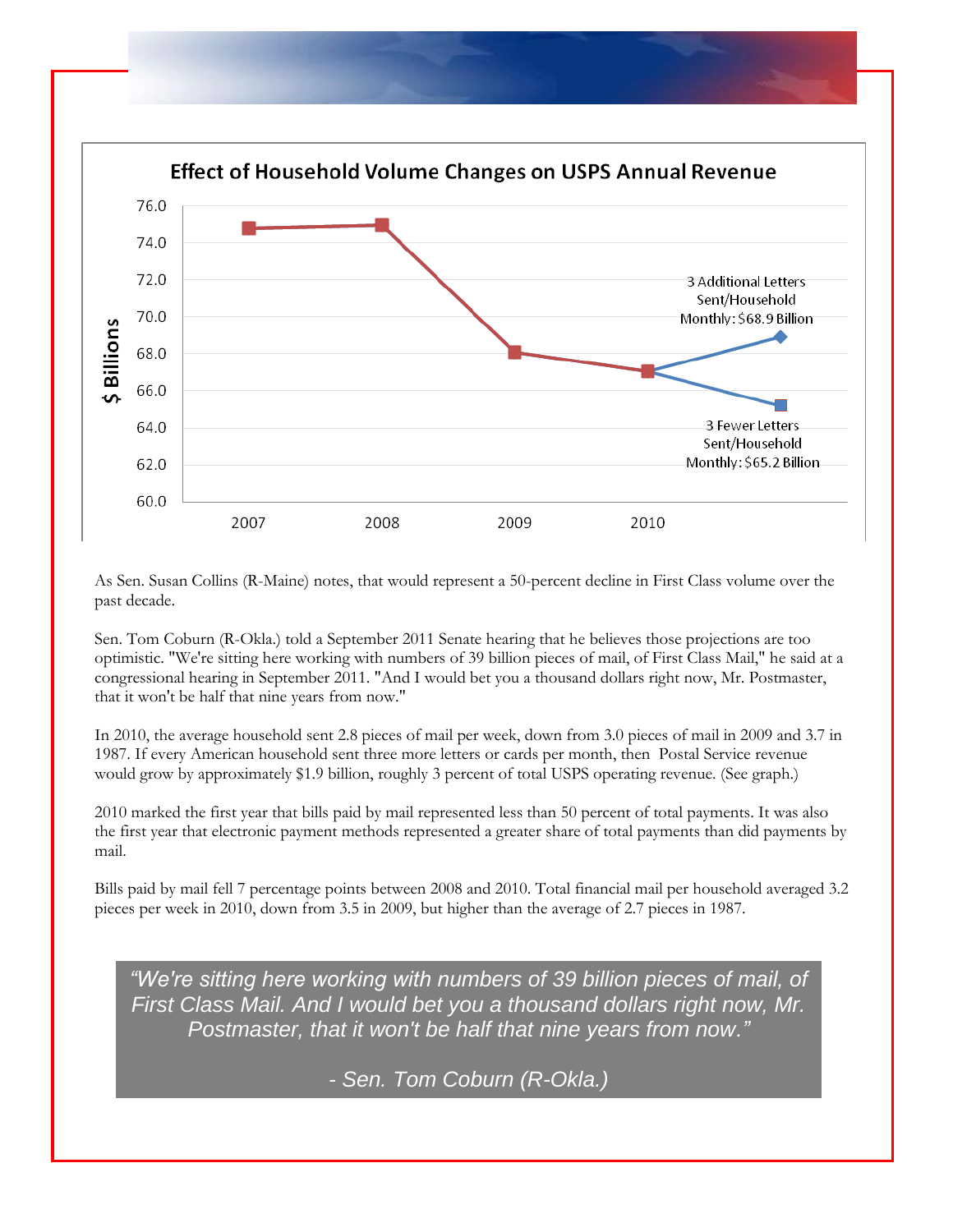#### **Congressional Postal Proposals**

To a large degree, the Postal Service is relying on Congress to deliver it from its fiscal woes. The agency claims that \$115 billion of the losses it faces over the next decade are unavoidable without fundamental legislative changes. Should the necessary changes be signed into law, postal management would still need to act to translate the changes into actual savings.

With several pieces of legislation pending that differ in their approaches to some fundamental questions, it remains unclear whether an agreement can be reached which would adequately address the Postal Service's dire long-term situation or whether Postal Service management would be able to leverage the Congressional reforms to restore viability.

The major issues Congress is weighing include whether to eliminate one day of delivery per week, whether and how to close post offices, and how to deal with overpayments the Postal Service has made to federal pension plans since it became an independent agency in 1971, according to analyses by the Postal Service Inspector General and the Postal Regulatory Commission (PRC).

Two competing proposals in the Senate -- one from Sen. Collins, the other from Sen. Carper -- would grant the Service access to its purported overpayments into the Civil Service Retirement System (CSRS). Sen. Collins has noted that the funds could go toward postal debt, after the RHBF has been fully funded.

Of the two bills introduced in the House -- one by Oversight and Government Reform Chair Darrell

Issa (R-Calif.) and the other by Rep. Stephen Lynch (D-Mass.) -- only Lynch's parallels the Collins/Carper approach to overpayments.

Both Carper and Issa would permit the Service to reduce delivery to five days per week; Collins would not. Carper and Issa have also adopted a more aggressive approach to the closure of postal facilities.

Notably, Issa's bill would establish a Commission on Postal Reorganization charged with closing postal facilities, much like the Defense Base Closure and Realignment Commission did beginning in 1989. In the event of a USPS default, the bill would establish a new authority modeled after the DC Control Board with broad powers to make changes to the Postal Service.

The Obama Administration is pushing for a delay on the \$5.5 billion USPS owes to the RHBF and would like to grant the Postal Service access to \$7 billion in overpayments to the FERS pension fund. The plan would use that money to offer early retirements.

The Administration would also like to give the Postal Service the authority to raise stamp prices by two cents without seeking the Postal Regulatory Commission's approval. Like Issa's and Carper's plans, the President would permit the Service to eliminate Saturday delivery.

According to the White House, its plan would free up \$20 billion for USPS.

*"Even with growth in our package business, we cannot replace the profit contribution of First-Class Mail that has been lost over the past few years and will continue to decline in the future."*

*- Postmaster General Patrick R. Donahoe*